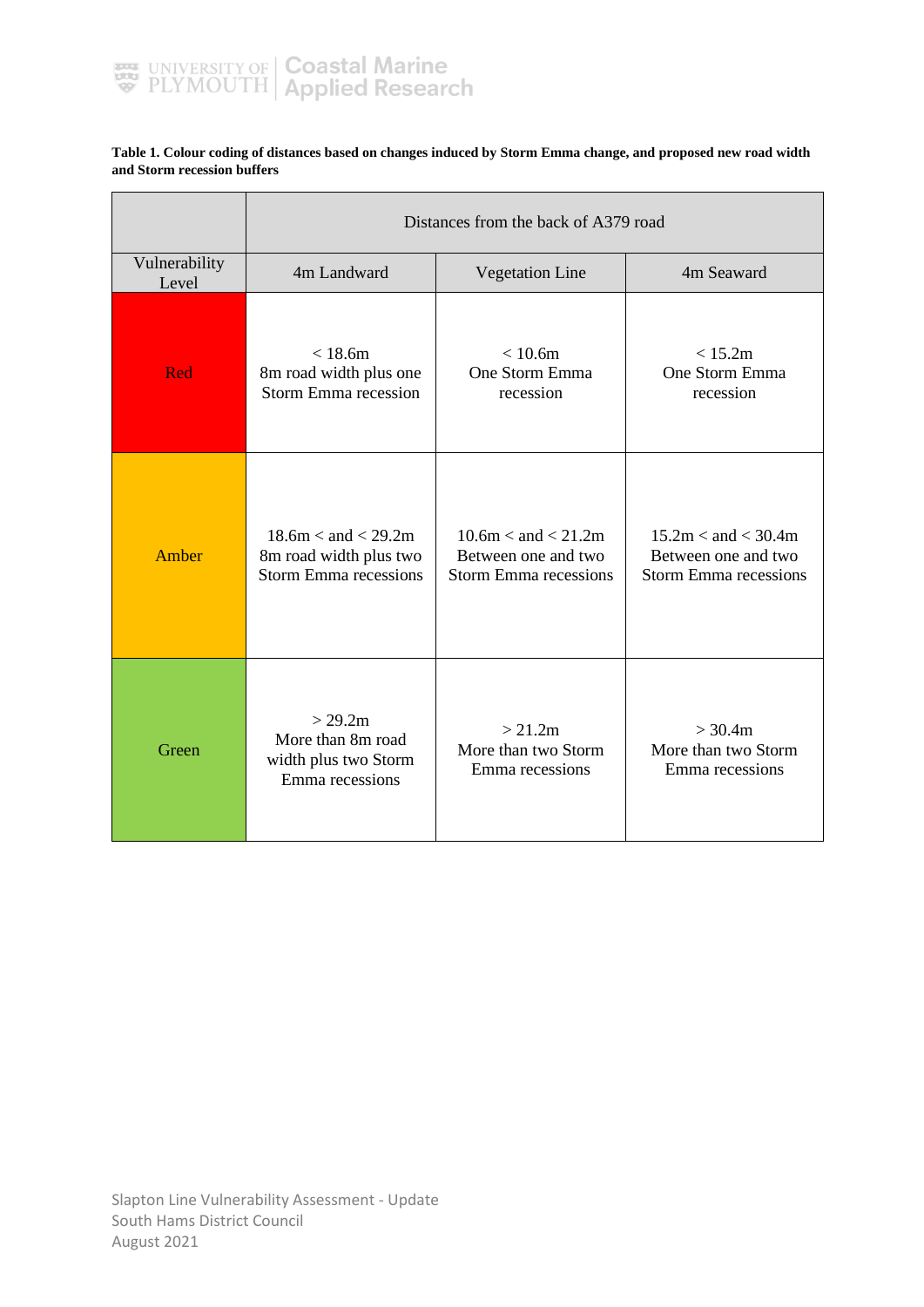

**Figure 1. Updated distances from the back of the A379, including new road alignment, to the residual vegetation line as measured in May 2021, and landward 4m contour, scaled for visualisation and colour coded by length (See Table 1)**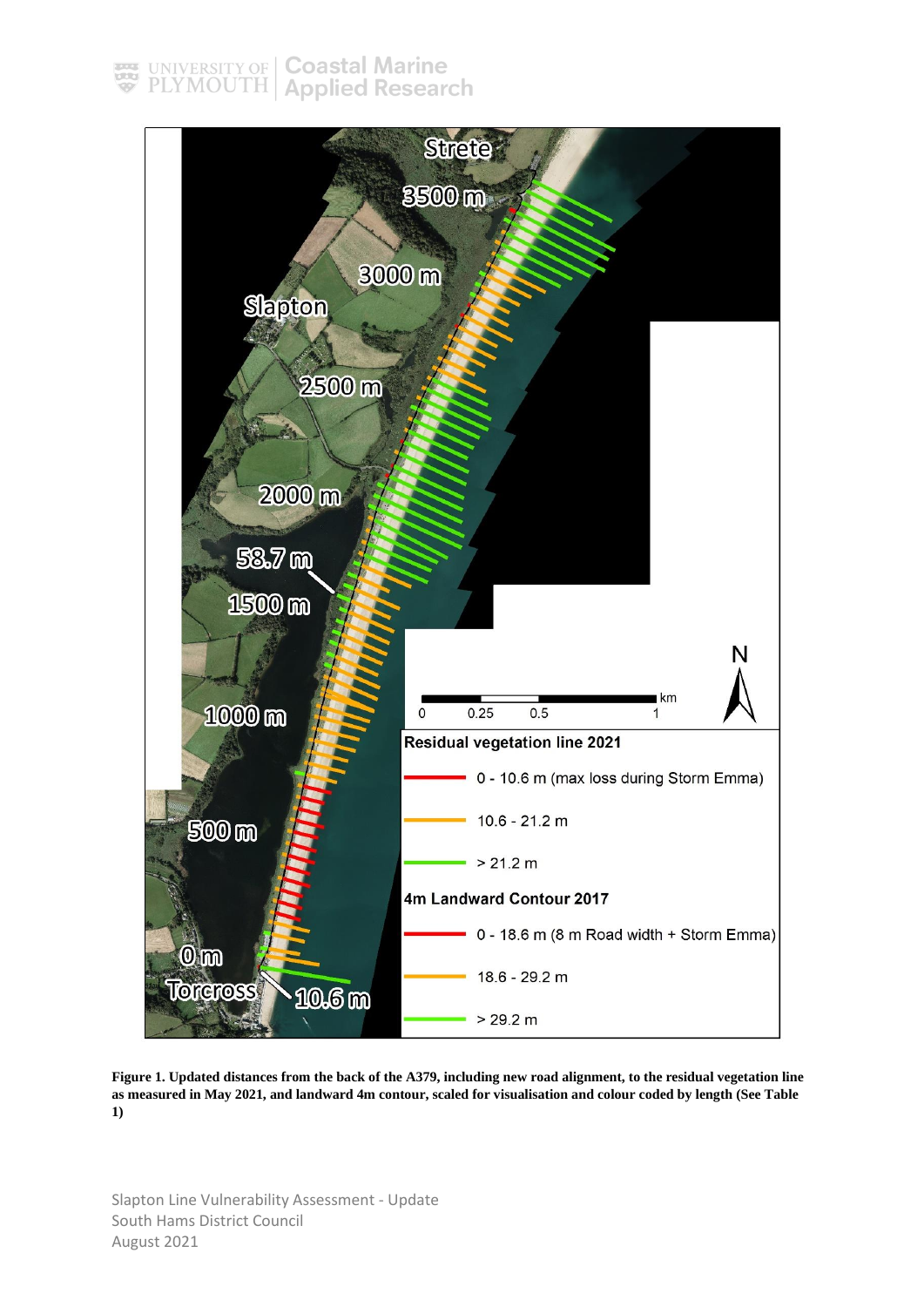Table 2. Updated distances calculated from the back of the A379 road to the extracted contours, including the realigned section (profile 6b01254 to 6b01273, coloured blue on the left**hand side of the table) completed in October 2018. Colours correspond to the distance thresholds set out in Table 1**

| <b>Profile</b> | Chainage<br>(m) | 4m Landward<br>$2017/06$ (m) | Pre-Emma Veg<br>Line 2017/10<br>(m) | Post-Emma<br><b>Veg Line</b><br>$2018/05$ (m) | <b>Veg Line</b><br>$2021/05$ (m) | Pre-Emma<br>4m Seaward<br>$2017/10$ (m) | Post-Emma<br>4m Seaward<br>$2018/05$ (m) | 4m Seaward<br>$2021/05$ (m) |
|----------------|-----------------|------------------------------|-------------------------------------|-----------------------------------------------|----------------------------------|-----------------------------------------|------------------------------------------|-----------------------------|
| 6b01243        | 3570            | N/A                          | 31.39                               | 31.46                                         | 31.42                            | 79.26                                   | 64.19                                    | 89.67                       |
| 6b01244        | 3520            | N/A                          | 26.46                               | 26.46                                         | 26.40                            | 78.78                                   | 63.53                                    | 89.41                       |
| 6b01245        | 3470            | $\rm N/A$                    | 37.03                               | 37.03                                         | 36.98                            | 68.93                                   | 55.20                                    | 80.64                       |
| 6b01246        | 3420            | 13.32                        | 36.70                               | 36.44                                         | 36.40                            | 63.90                                   | 50.20                                    | 74.88                       |
| 6b01247        | 3370            | 34.36                        | 37.74                               | 37.74                                         | 37.05                            | 59.72                                   | 46.68                                    | 70.29                       |
| 6b01248        | 3320            | 21.52                        | 34.23                               | 33.86                                         | 33.09                            | 55.16                                   | 41.36                                    | 65.22                       |
| 6b01249        | 3270            | 28.85                        | 29.80                               | 29.80                                         | 27.63                            | 50.10                                   | 36.26                                    | 59.93                       |
| 6b01250        | 3219            | 19.78                        | 27.77                               | 25.05                                         | 25.00                            | 45.94                                   | 31.73                                    | 54.03                       |
| 6b01251        | 3170            | 21.16                        | 24.51                               | 22.26                                         | 21.16                            | 41.22                                   | 27.17                                    | 51.22                       |
| 6b01252        | 3122            | 33.41                        | 21.92                               | 18.81                                         | 17.37                            | 37.94                                   | 24.11                                    | 48.07                       |
| 6b01253        | 3072            | 29.39                        | 19.66                               | 15.40                                         | 14.84                            | 33.14                                   | 19.80                                    | 43.03                       |
| 6b01254        | 3025            | 29.79                        | 17.72                               | 13.11                                         | 12.67                            | 31.29                                   | 17.44                                    | 31.50                       |
| 6b01255        | 2976            | 13.85                        | 19.58                               | 14.94                                         | 14.67                            | 32.17                                   | 19.11                                    | 33.01                       |
| 6b01256        | 2925            | 16.75                        | 24.01                               | 18.44                                         | 18.84                            | 34.90                                   | 22.25                                    | 45.99                       |
| 6b01257        | 2872            | 15.05                        | 26.04                               | 22.06                                         | 15.00                            | 36.17                                   | 23.97                                    | 46.88                       |
| 6b01258        | 2820            | 22.34                        | 26.66                               | 19.69                                         | 16.47                            | 35.36                                   | 23.72                                    | 44.85                       |
| 6b01259        | 2771            | 23.22                        | 22.84                               | 16.44                                         | 14.10                            | 31.73                                   | 21.07                                    | 41.44                       |
| 6b01260        | 2718            | 25.12                        | 22.35                               | 16.04                                         | 11.96                            | 32.72                                   | 21.13                                    | 39.73                       |
| 6b01261        | 2670            | 25.19                        | 24.88                               | 18.40                                         | 18.34                            | 35.83                                   | 21.98                                    | 42.36                       |
| 6b01262        | 2622            | 22.44                        | 26.07                               | 21.19                                         | 21.35                            | 38.45                                   | 26.02                                    | 45.59                       |
| 6b01263        | 2574            | 20.92                        | 29.13                               | 25.06                                         | 24.92                            | 41.27                                   | 30.62                                    | 48.41                       |
| 6b01264        | 2530            | 25.12                        | 29.44                               | 25.63                                         | 25.51                            | 41.06                                   | 29.75                                    | 49.27                       |
| 6b01265        | 2480            | 32.64                        | 28.74                               | 23.89                                         | 23.79                            | 40.13                                   | 28.50                                    | 44.09                       |
| 6b01266        | 2430            | 22.77                        | 29.11                               | 24.05                                         | 23.23                            | 39.36                                   | 28.18                                    | 36.75                       |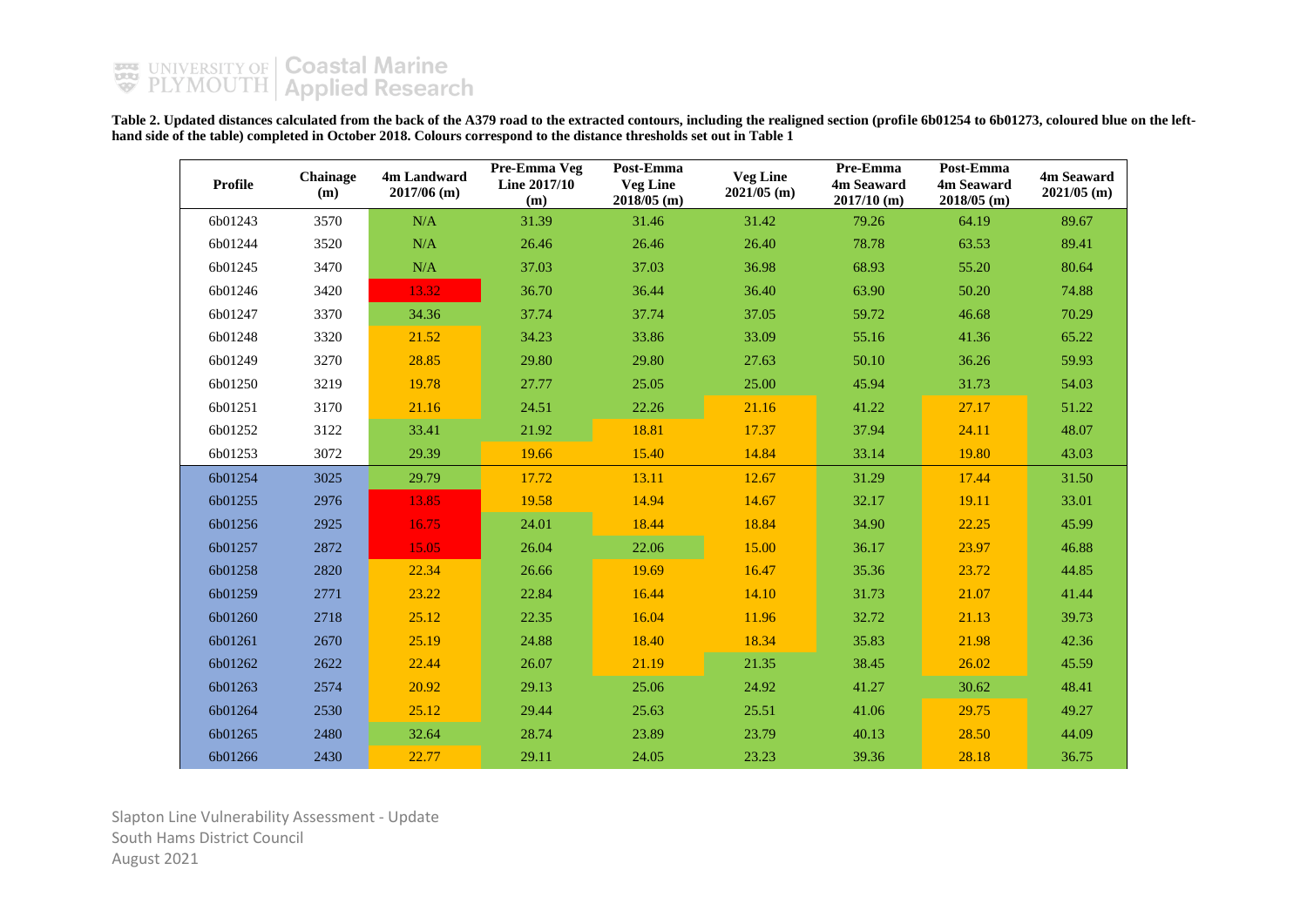| 6b01267 | 2378 | 19.36 | 29.76 | 22.97 | 22.81 | 41.21 | 29.13 | 40.26 |
|---------|------|-------|-------|-------|-------|-------|-------|-------|
| 6b01268 | 2328 | 15.45 | 29.45 | 25.11 | 24.90 | 41.61 | 29.70 | 41.95 |
| 6b01269 | 2275 | 21.71 | 32.41 | 26.06 | 25.77 | 44.21 | 46.74 | 41.33 |
| 6b01270 | 2216 | 12.07 | 32.50 | 27.26 | 26.98 | 44.88 | 31.86 | 40.38 |
| 6b01271 | 2168 | 18.09 | 34.57 | 28.29 | 28.02 | 47.40 | 32.77 | 40.87 |
| 6b01272 | 2118 | 36.26 | 39.53 | 30.29 | 29.72 | 50.36 | 36.25 | 43.37 |
| 6b01273 | 2068 | 33.05 | 40.35 | 33.34 | 32.36 | 48.62 | 53.35 | 45.46 |
| 6b01274 | 2020 | 39.62 | 40.04 | 32.82 | 32.77 | 49.55 | 39.55 | 42.92 |
| 6b01275 | 1972 | 28.03 | 37.39 | 29.19 | 29.14 | 45.71 | 36.41 | 39.33 |
| 6b01276 | 1918 | 23.26 | 32.82 | 26.40 | 25.79 | 42.68 | 33.95 | 34.97 |
| 6b01277 | 1865 | 27.24 | 35.07 | 24.51 | 24.24 | 39.85 | 32.06 | 34.33 |
| 6b01278 | 1816 | 27.07 | 32.16 | 25.34 | 24.20 | 40.82 | 31.91 | 31.53 |
| 6b01279 | 1769 | 36.97 | 27.51 | 19.13 | 18.77 | 36.45 | 26.97 | 27.98 |
| 6b01280 | 1715 | 47.97 | 20.80 | 11.91 | 11.74 | 32.81 | 24.14 | 29.23 |
| 6b01281 | 1664 | 51.97 | 21.05 | 17.70 | 17.02 | 31.57 | 25.48 | 26.74 |
| 6b01282 | 1611 | 58.71 | 21.50 | 15.64 | 14.68 | 30.28 | 23.79 | 26.41 |
| 6b01283 | 1564 | 39.92 | 20.89 | 18.08 | 17.40 | 29.32 | 25.31 | 25.96 |
| 6b01284 | 1510 | 40.56 | 20.41 | 17.67 | 16.83 | 28.46 | 25.64 | 25.88 |
| 6b01285 | 1461 | 43.50 | 21.81 | 17.61 | 17.10 | 28.59 | 24.68 | 26.24 |
| 6b01286 | 1415 | 42.50 | 21.67 | 16.76 | 16.46 | 28.13 | 25.67 | 26.18 |
| 6b01287 | 1364 | 41.13 | 22.02 | 16.41 | 16.09 | 28.07 | 24.71 | 25.78 |
| 6b01288 | 1317 | 37.38 | 22.78 | 18.44 | 17.76 | 28.45 | 27.68 | 26.20 |
| 6b01289 | 1268 | 25.94 | 23.23 | 18.53 | 18.22 | 29.34 | 27.81 | 28.41 |
| 6b01290 | 1215 | 20.79 | 23.96 | 18.38 | 17.88 | 29.42 | 27.43 | 27.78 |
| 6b01291 | 1193 | 19.91 | 23.32 | 18.36 | 18.02 | 29.10 | 26.54 | 27.03 |
| 6b01292 | 1142 | 26.53 | 22.49 | 17.91 | 17.40 | 27.71 | 26.91 | 25.22 |
| 6b01293 | 1096 | 21.84 | 20.91 | 17.34 | 16.63 | 26.62 | 25.67 | 25.55 |
| 6b01294 | 1045 | 20.78 | 18.81 | 16.09 | 15.07 | 25.03 | 24.38 | 24.01 |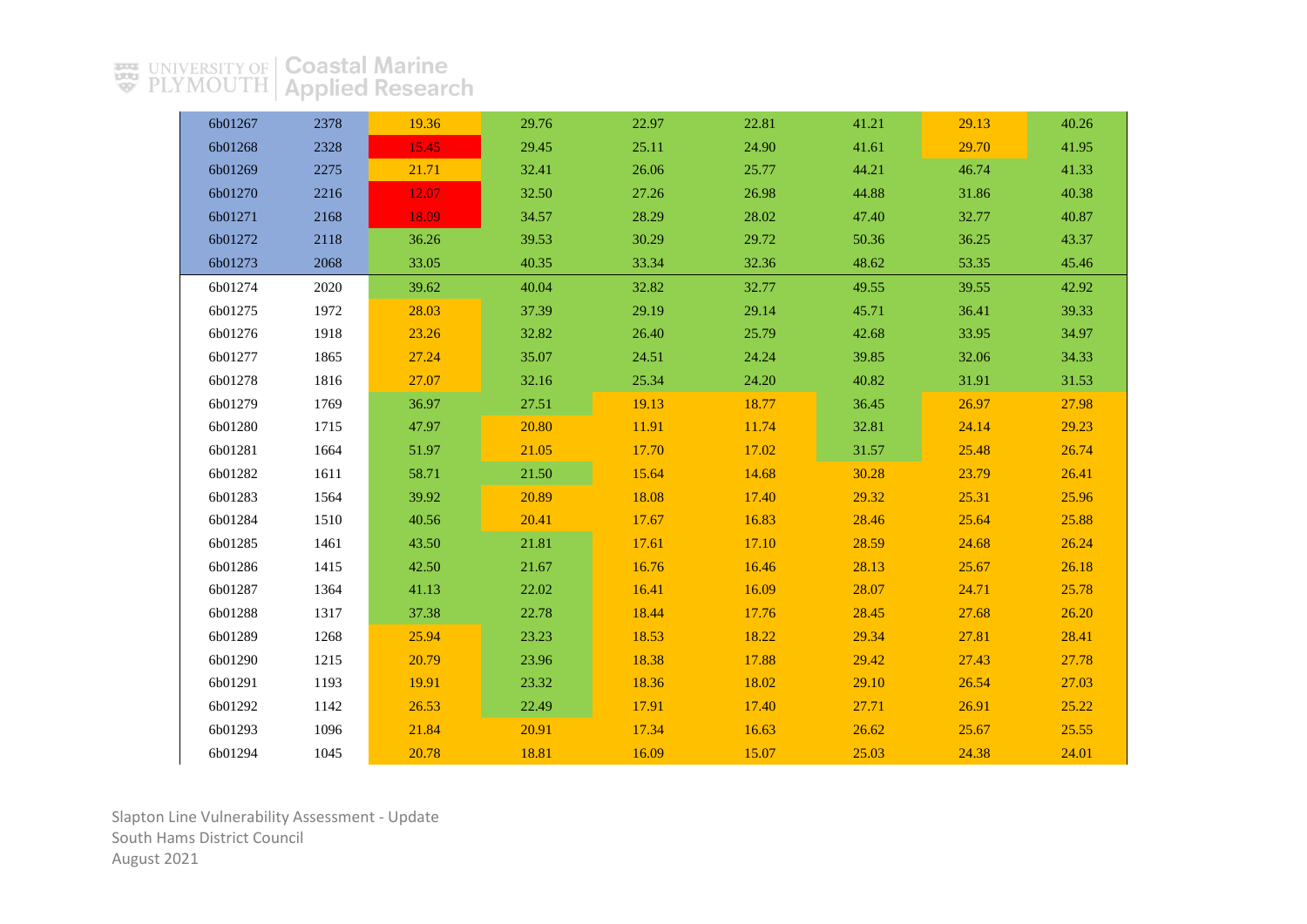| 6b01295 | 995            | 23.33 | 17.09 | 15.37 | 14.75 | 23.08 | 21.75 | 21.16 |
|---------|----------------|-------|-------|-------|-------|-------|-------|-------|
| 6b01296 | 945            | 21.76 | 16.67 | 15.56 | 13.01 | 22.86 | 21.46 | 19.55 |
| 6b01297 | 895            | 21.23 | 16.33 | 16.05 | 12.92 | 22.02 | 21.45 | 18.92 |
| 6b01298 | 845            | 49.86 | 14.28 | 13.82 | 10.71 | 21.55 | 20.64 | 17.48 |
| 6b01299 | 795            | 25.48 | 14.44 | 12.29 | 9.72  | 18.06 | 18.68 | 16.50 |
| 6b01300 | 745            | 20.78 | 12.31 | 10.55 | 8.04  | 17.26 | 18.06 | 14.12 |
| 6b01301 | 695            | 22.18 | 11.67 | 10.56 | 7.79  | 14.81 | 16.95 | 14.78 |
| 6b01302 | 645            | 24.73 | 11.45 | 9.95  | 9.89  | 14.30 | 17.44 | 14.49 |
| 6b01303 | 595            | 25.73 | 9.45  | 8.66  | 8.61  | 13.68 | 16.38 | 13.08 |
| 6b01304 | 540            | 22.53 | 9.38  | 9.08  | 9.03  | 12.76 | 15.49 | 11.90 |
| 6b01305 | 490            | 26.93 | 9.56  | 9.53  | 9.48  | 12.67 | 15.64 | 11.79 |
| 6b01306 | 440            | 22.95 | 8.94  | 8.70  | 8.64  | 14.67 | 15.12 | 12.11 |
| 6b01307 | 390            | 22.75 | 9.84  | 9.64  | 9.59  | 13.51 | 16.10 | 12.55 |
| 6b01308 | 340            | 23.73 | 9.43  | 7.90  | 7.85  | 12.93 | 16.09 | 13.59 |
| 6b01309 | 290            | 23.65 | 8.61  | 8.53  | 8.48  | 12.31 | 16.57 | 12.75 |
| 6b01310 | 240            | 23.70 | 8.89  | 8.86  | 8.80  | 12.76 | 16.30 | 13.07 |
| 6b01311 | 200            | 22.59 | 11.10 | 11.10 | 12.72 | 12.34 | 15.90 | 13.89 |
| 6b01312 | 150            | 35.07 | 10.00 | 9.97  | 11.69 | 11.29 | 16.87 | 12.85 |
| 6b01313 | 80             | 37.45 | 10.84 | 10.84 | 10.79 | 11.22 | 17.30 | 11.67 |
| 6b01314 | 50             | 35.22 | 19.05 | 19.05 | 19.00 | 21.66 | 26.05 | 21.57 |
| 6b01315 | $\overline{0}$ | 10.57 | 32.25 | 32.25 | 32.20 | 35.03 | 40.51 | 35.01 |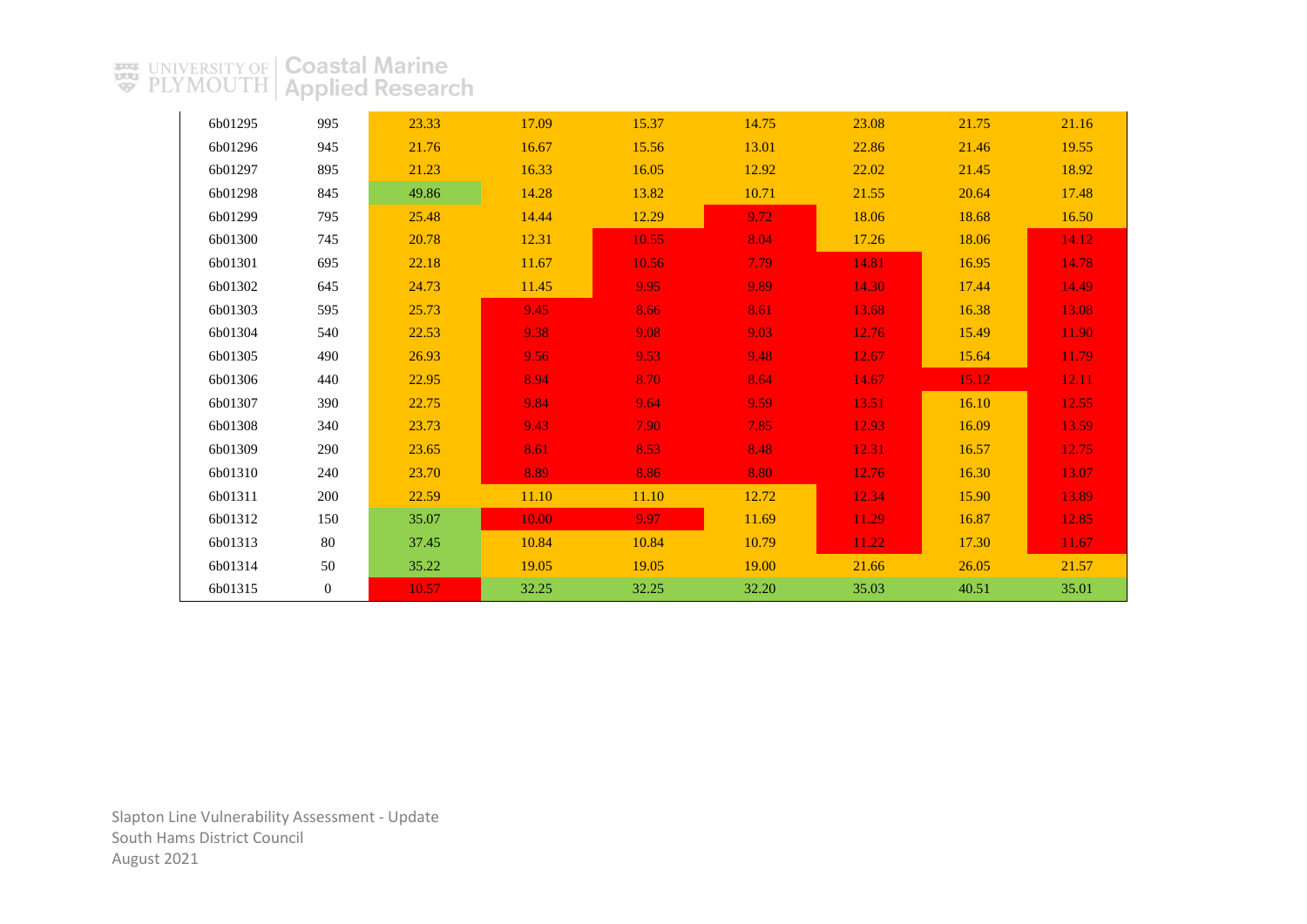

#### **Vegetation line prediction 2031**

Based on the change in distance from the back of the A379 road to the residual vegetation line between 2018/05 and 2021/may (3 years), recession rates have been extrapolated for a further 10 years (2031).

#### **Table 3. Colour coding of distances based on changes induced by Storm Emma change, and extrapolated recession rates from 2018 to 2021.**

|                        | Distances from the back of A379 road                                              |                                                                                |                                                                                |  |  |  |
|------------------------|-----------------------------------------------------------------------------------|--------------------------------------------------------------------------------|--------------------------------------------------------------------------------|--|--|--|
| Vulnerability<br>Level | 4m Landward                                                                       | <b>Vegetation Line</b>                                                         | 4m Seaward                                                                     |  |  |  |
| Purple                 | N/A                                                                               | $<$ 0m (indicative of<br>losing beyond the back<br>of the road)                | N/A                                                                            |  |  |  |
| Red                    | < 18.6m<br>8m road width plus one<br>Storm Emma recession                         | $0m <$ and $< 10.6m$<br>One Storm Emma<br>recession                            | < 15.2m<br>One Storm Emma<br>recession                                         |  |  |  |
| Amber                  | $18.6m <$ and $<$ 29.2m<br>8m road width plus two<br><b>Storm Emma recessions</b> | $10.6m <$ and $< 21.2m$<br>Between one and two<br><b>Storm Emma recessions</b> | $15.2m <$ and $<$ 30.4m<br>Between one and two<br><b>Storm Emma recessions</b> |  |  |  |
| Green                  | > 29.2m<br>More than 8m road<br>width plus two Storm<br>Emma recessions           | > 21.2m<br>More than two Storm<br>Emma recessions                              | > 30.4m<br>More than two Storm<br>Emma recessions                              |  |  |  |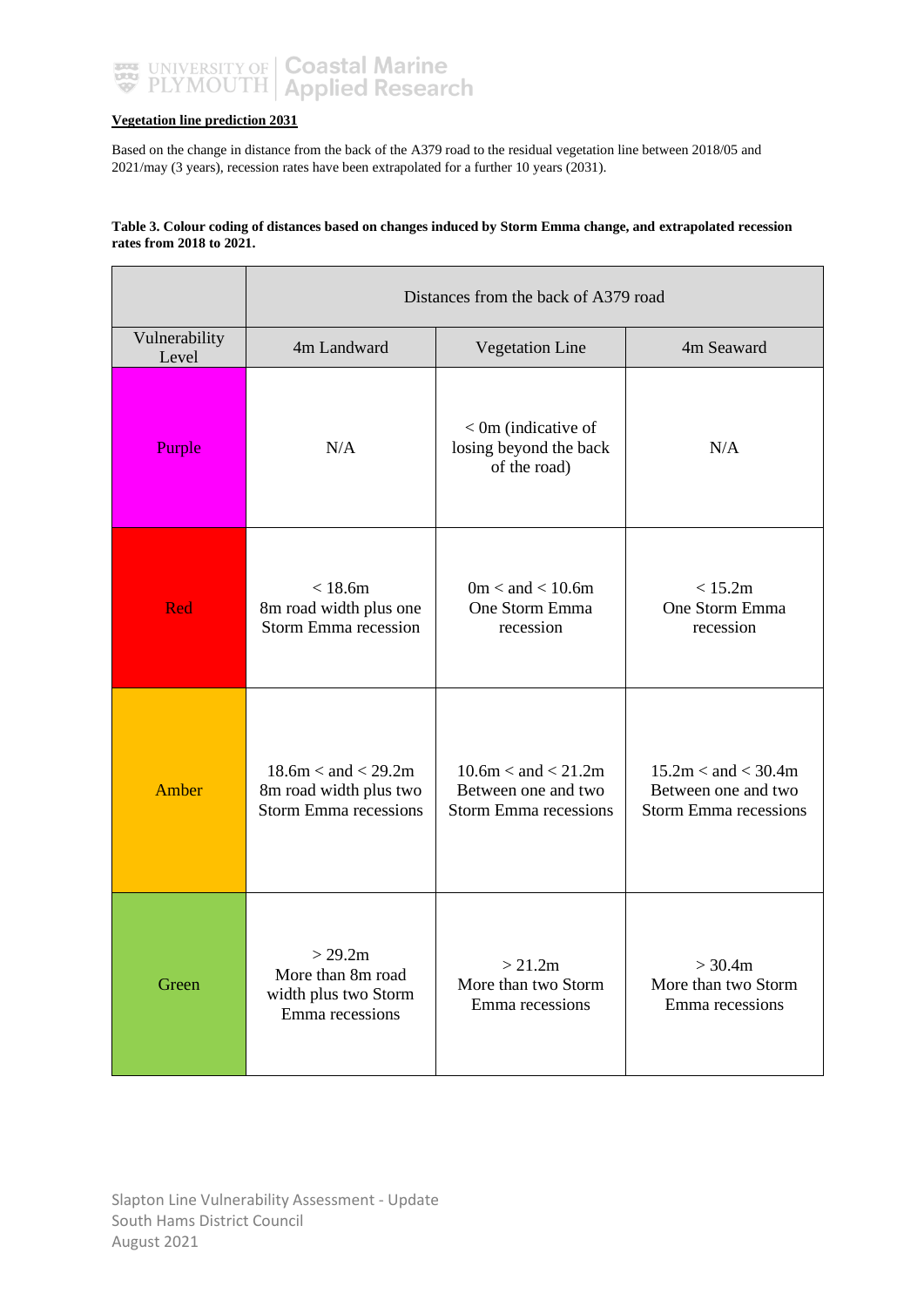### UNIVERSITY OF | Coastal Marine<br>PLYMOUTH | Applied Research  $rac{1}{\sqrt{2}}$



**Figure 2. Updated distances from the back of the A379, including new road alignment, to the estimated 2031 residual vegetation line, based on recession rates calculated between 2018 and 2021, scaled for visualisation and colour coded by length (See Table 3)**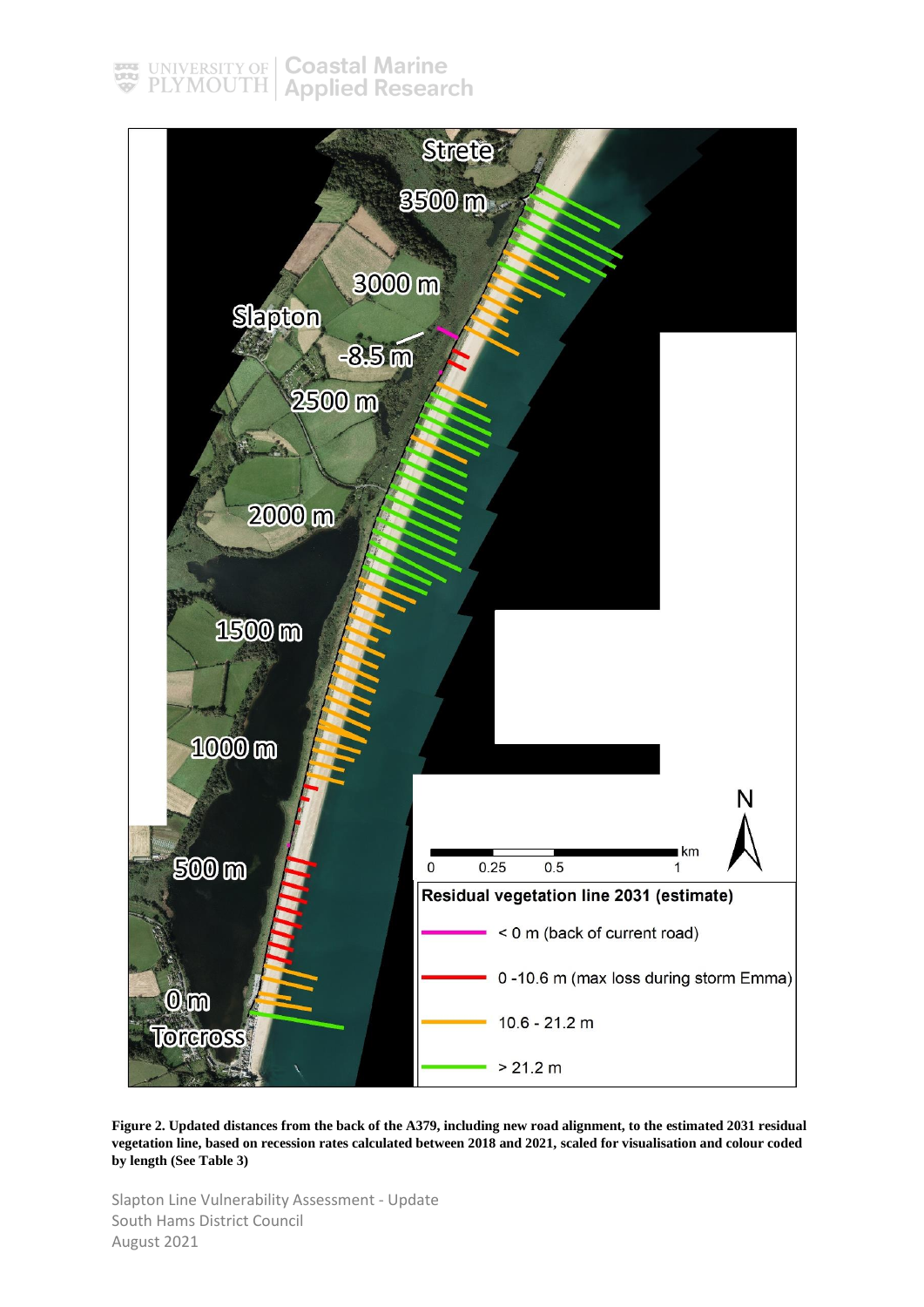**Table 4. Updated distances calculated from the back of the A379 road to the residual vegetation line, including estimate of 10-year recession. The new road realigned section (profile 6b01254 to 6b01273, coloured blue on the left-hand side of the table) completed in October 2018. Colours correspond to the distance thresholds set out in Table 3**

| <b>Profile</b> | Chainage<br>(m) | <b>Post-Emma Veg Line</b><br>2018/05 (m) | <b>Veg Line 2021/05</b><br>(m) | Veg line change<br>$2021 - 2018$ (m) | Vegline 2031<br>Prediction (m) |
|----------------|-----------------|------------------------------------------|--------------------------------|--------------------------------------|--------------------------------|
| 6b01243        | 3570            | 31.46                                    | 31.42                          | $-0.04$                              | 31.27                          |
| 6b01244        | 3520            | 26.46                                    | 26.40                          | $-0.05$                              | 26.23                          |
| 6b01245        | 3470            | 37.03                                    | 36.98                          | $-0.05$                              | 36.81                          |
| 6b01246        | 3420            | 36.44                                    | 36.40                          | $-0.05$                              | 36.24                          |
| 6b01247        | 3370            | 37.74                                    | 37.05                          | $-0.69$                              | 34.74                          |
| 6b01248        | 3320            | 33.86                                    | 33.09                          | $-0.77$                              | 30.54                          |
| 6b01249        | 3270            | 29.80                                    | 27.63                          | $-2.17$                              | 20.41                          |
| 6b01250        | 3219            | 25.05                                    | 25.00                          | $-0.05$                              | 24.85                          |
| 6b01251        | 3170            | 22.26                                    | 21.16                          | $-1.10$                              | 17.49                          |
| 6b01252        | 3122            | 18.81                                    | 17.37                          | $-1.44$                              | 12.58                          |
| 6b01253        | 3072            | 15.40                                    | 14.84                          | $-0.57$                              | 12.95                          |
| 6b01254        | 3025            | 13.11                                    | 12.67                          | $-0.44$                              | 11.21                          |
| 6b01255        | 2976            | 14.94                                    | 14.67                          | $-0.27$                              | 13.76                          |
| 6b01256        | 2925            | 18.44                                    | 18.84                          | 0.39                                 | 20.14                          |
| 6b01257        | 2872            | 22.06                                    | 15.00                          | $-7.06$                              | $-8.54$                        |
| 6b01258        | 2820            | 19.69                                    | 16.47                          | $-3.22$                              | 5.75                           |
| 6b01259        | 2771            | 16.44                                    | 14.10                          | $-2.34$                              | 6.28                           |
| 6b01260        | 2718            | 16.04                                    | 11.96                          | $-4.08$                              | $-1.66$                        |
| 6b01261        | 2670            | 18.40                                    | 18.34                          | $-0.06$                              | 18.15                          |
| 6b01262        | 2622            | 21.19                                    | 21.35                          | 0.15                                 | 21.85                          |
| 6b01263        | 2574            | 25.06                                    | 24.92                          | $-0.14$                              | 24.44                          |
| 6b01264        | 2530            | 25.63                                    | 25.51                          | $-0.12$                              | 25.09                          |
| 6b01265        | 2480            | 23.89                                    | 23.79                          | $-0.09$                              | 23.48                          |
| 6b01266        | 2430            | 24.05                                    | 23.23                          | $-0.82$                              | 20.52                          |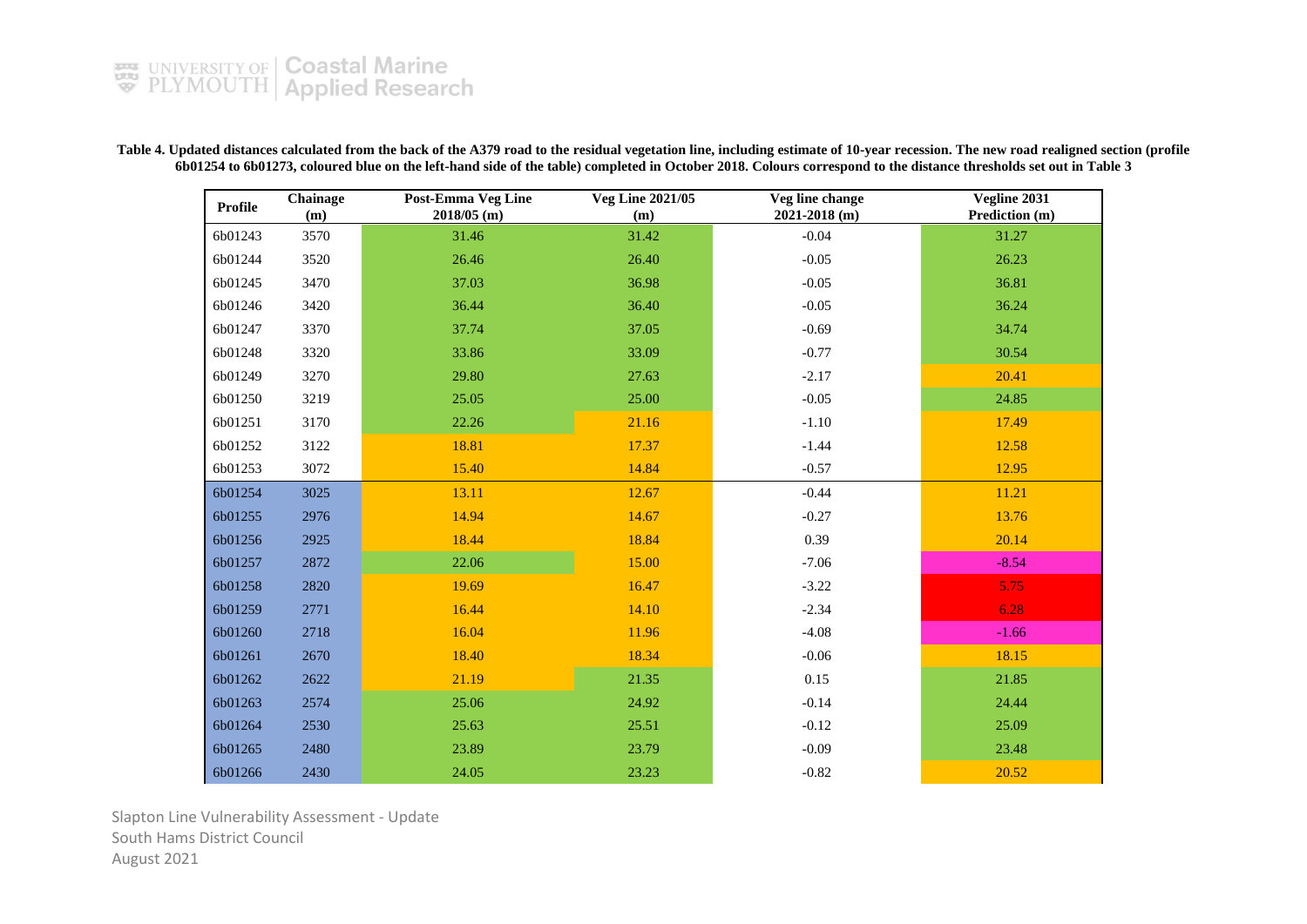| 6b01267 | 2378 | 22.97 | 22.81 | $-0.15$ | 22.30 |
|---------|------|-------|-------|---------|-------|
| 6b01268 | 2328 | 25.11 | 24.90 | $-0.22$ | 24.18 |
| 6b01269 | 2275 | 26.06 | 25.77 | $-0.30$ | 24.78 |
| 6b01270 | 2216 | 27.26 | 26.98 | $-0.28$ | 26.04 |
| 6b01271 | 2168 | 28.29 | 28.02 | $-0.27$ | 27.12 |
| 6b01272 | 2118 | 30.29 | 29.72 | $-0.56$ | 27.84 |
| 6b01273 | 2068 | 33.34 | 32.36 | $-0.98$ | 29.09 |
| 6b01274 | 2020 | 32.82 | 32.77 | $-0.05$ | 32.61 |
| 6b01275 | 1972 | 29.19 | 29.14 | $-0.05$ | 28.97 |
| 6b01276 | 1918 | 26.40 | 25.79 | $-0.61$ | 23.75 |
| 6b01277 | 1865 | 24.51 | 24.24 | $-0.27$ | 23.33 |
| 6b01278 | 1816 | 25.34 | 24.20 | $-1.14$ | 20.41 |
| 6b01279 | 1769 | 19.13 | 18.77 | $-0.37$ | 17.55 |
| 6b01280 | 1715 | 11.91 | 11.74 | $-0.17$ | 11.17 |
| 6b01281 | 1664 | 17.70 | 17.02 | $-0.69$ | 14.73 |
| 6b01282 | 1611 | 15.64 | 14.68 | $-0.97$ | 11.46 |
| 6b01283 | 1564 | 18.08 | 17.40 | $-0.68$ | 15.14 |
| 6b01284 | 1510 | 17.67 | 16.83 | $-0.84$ | 14.03 |
| 6b01285 | 1461 | 17.61 | 17.10 | $-0.51$ | 15.40 |
| 6b01286 | 1415 | 16.76 | 16.46 | $-0.30$ | 15.45 |
| 6b01287 | 1364 | 16.41 | 16.09 | $-0.32$ | 15.02 |
| 6b01288 | 1317 | 18.44 | 17.76 | $-0.68$ | 15.50 |
| 6b01289 | 1268 | 18.53 | 18.22 | $-0.31$ | 17.18 |
| 6b01290 | 1215 | 18.38 | 17.88 | $-0.49$ | 16.24 |
| 6b01291 | 1193 | 18.36 | 18.02 | $-0.34$ | 16.88 |
| 6b01292 | 1142 | 17.91 | 17.40 | $-0.51$ | 15.68 |
| 6b01293 | 1096 | 17.34 | 16.63 | $-0.71$ | 14.26 |
| 6b01294 | 1045 | 16.09 | 15.07 | $-1.02$ | 11.67 |